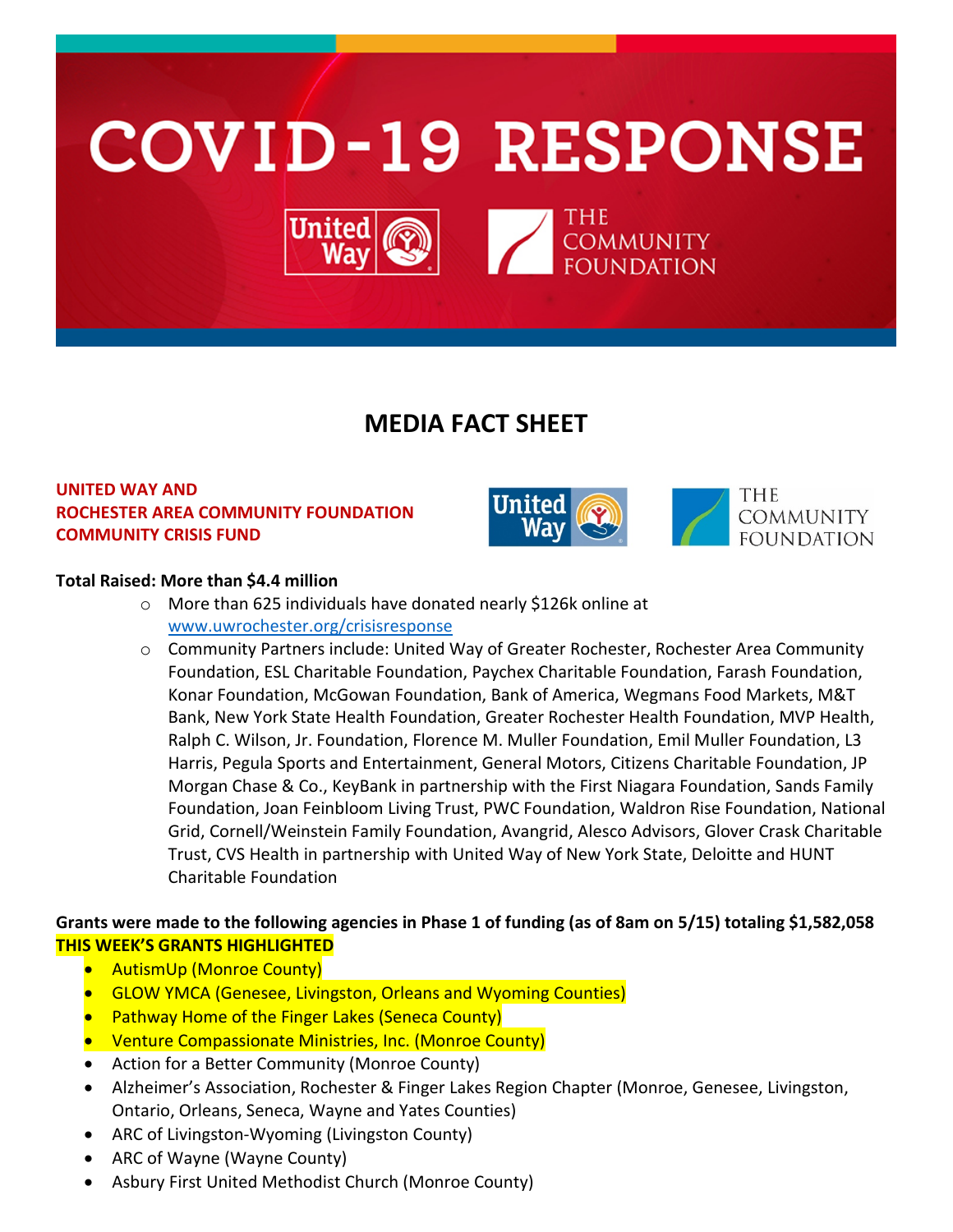- Baden Street Settlement (Monroe County)
- Beyond the Sanctuary (Monroe County)
- BluePrint Geneva, Inc. (Ontario County)
- Boys and Girls Club of Geneva (Ontario County)
- Boys & Girls Clubs of Rochester (Monroe County)
- Bridges for Brain Injury (Ontario County)
- Care Net Pregnancy Center (Ontario County)
- Catholic Charities Community Services (Livingston, Monroe, Ontario, Seneca, Wayne and Yates Counties)
- Catholic Charities of Buffalo (Orleans and Genesee Counties)
- Catholic Charities of Livingston County (Livingston County)
- Catholic Family Center (Monroe County)
- Celebrate! Family Church (Livingston County)
- Center for Employment Opportunities (CEO) (Monroe County)
- Center for Youth Services (Monroe County)
- Charles Settlement House (Monroe County)
- Charlotte House, Inc. (Genesee, Livingston and Orleans County)
- Child Advocacy Center of the Finger Lakes (Ontario, Seneca and Yates Counties)
- Community Action for Wyoming County (Wyoming County)
- Community Hygiene Bank of Concordia Lutheran Church (Monroe County)
- Community Place of Greater Rochester (Monroe County)
- DePaul (Genesee, Monroe and Orleans County)
- Empire Justice Center (Monroe County)
- Epilepsy-Pralid (Monroe and Ontario Counties)
- Finger Lakes Community Schools/Linked to Family Counseling Service of the Finger Lakes (Wayne County)
- Finger Lakes Counseling & Referral Agency (Ontario, Seneca, Wayne and Yates Counties)
- Foodlink (Genesee, Livingston, Monroe, Ontario, Orleans, Seneca, Wayne and Yates Counties)
- Golisano Autism Center (Genesee, Livingston, Monroe and Ontario Counties)
- Goodwill of the Finger Lakes (Monroe County)
- Healthy Baby Network (Monroe County)
- Heritage Christian Services (Monroe County)
- House of Mercy (Monroe County)
- Jewish Home of Rochester (Monroe County)
- Jewish Family Services of Rochester (Monroe County)
- Joint Heirs Kingdom Ministries (Monroe, Ontario and Way Counties)
- Judicial Process Commission (Monroe County)
- Keeping our Promise Rochester (Monroe County)
- Ibero-American-Action League (Monroe County)
- Independent Living of the Genesee Region (Genesee and Orleans Counties)
- Lifespan (Monroe County)
- Living Well Mission (Yates County)
- Livingston County (Livingston County)
- Mary Cariola Children's Center (Monroe, Genesee, Livingston, Ontario, Orleans, Seneca, Wayne and Yates Counties)
- Meals on Wheels (Monroe County)
- Newark Food Closet (Wayne County)
- Pro Action of Steuben and Yates (Yates County)
- Project URGE, Inc. (Monroe County)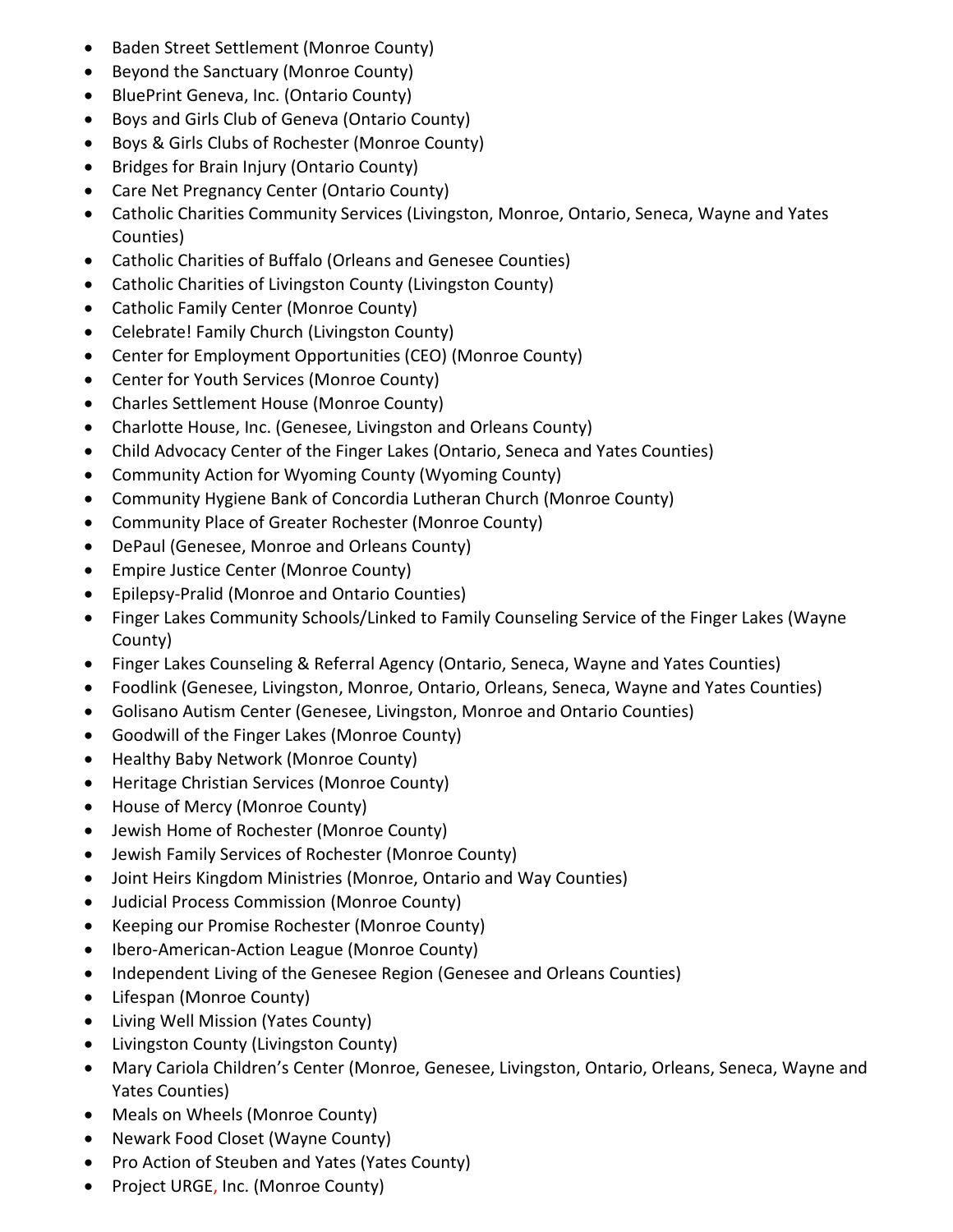- REACH Advocacy (Monroe County)
- Refugees Helping Refugees (Monroe County)
- Rochester ChildFirst Network (Monroe County)
- Rochester Refugee Resettlement (Monroe County)
- Rural & Migrant Ministry, Inc. (Wayne County)
- St. Joseph's Neighborhood Center (Monroe County)
- St. Peter's Kitchen (Monroe County)
- Salvation Army (Monroe, Genesee, Livingston, Ontario, Orleans, Seneca, Wayne and Yates Counties)
- Sent By Ravens Food Pantry (Livingston County)
- Springwater Community Food Pantry (Livingston County)
- Suzanne's Comfort Care Home, Inc. (Wyoming County)
- Trillium Health (Monroe County)
- Urban League of Rochester (Monroe County)
- Veteran's Outreach Center (Monroe, Genesee, Livingston, Ontario, Orleans, Seneca, Wayne and Yates Counties)
- Villa of Hope (Monroe, Genesee, Livingston, Ontario, Orleans, Seneca, Wayne and Yates Counties)
- Volunteers Of America Upstate New York (Monroe County)
- Wayne County Action Program (Wayne County)
- Wolcott Council of Churches (Wayne County)
- Worker Justice Center of NY (Monroe, Genesee, Livingston, Ontario, Orleans, Seneca, Wayne and Yates counties)
- YWCA of Greater Rochester (Monroe County)
- Funds used for the purchase of personal protection equipment (PPE) for nonprofit staff